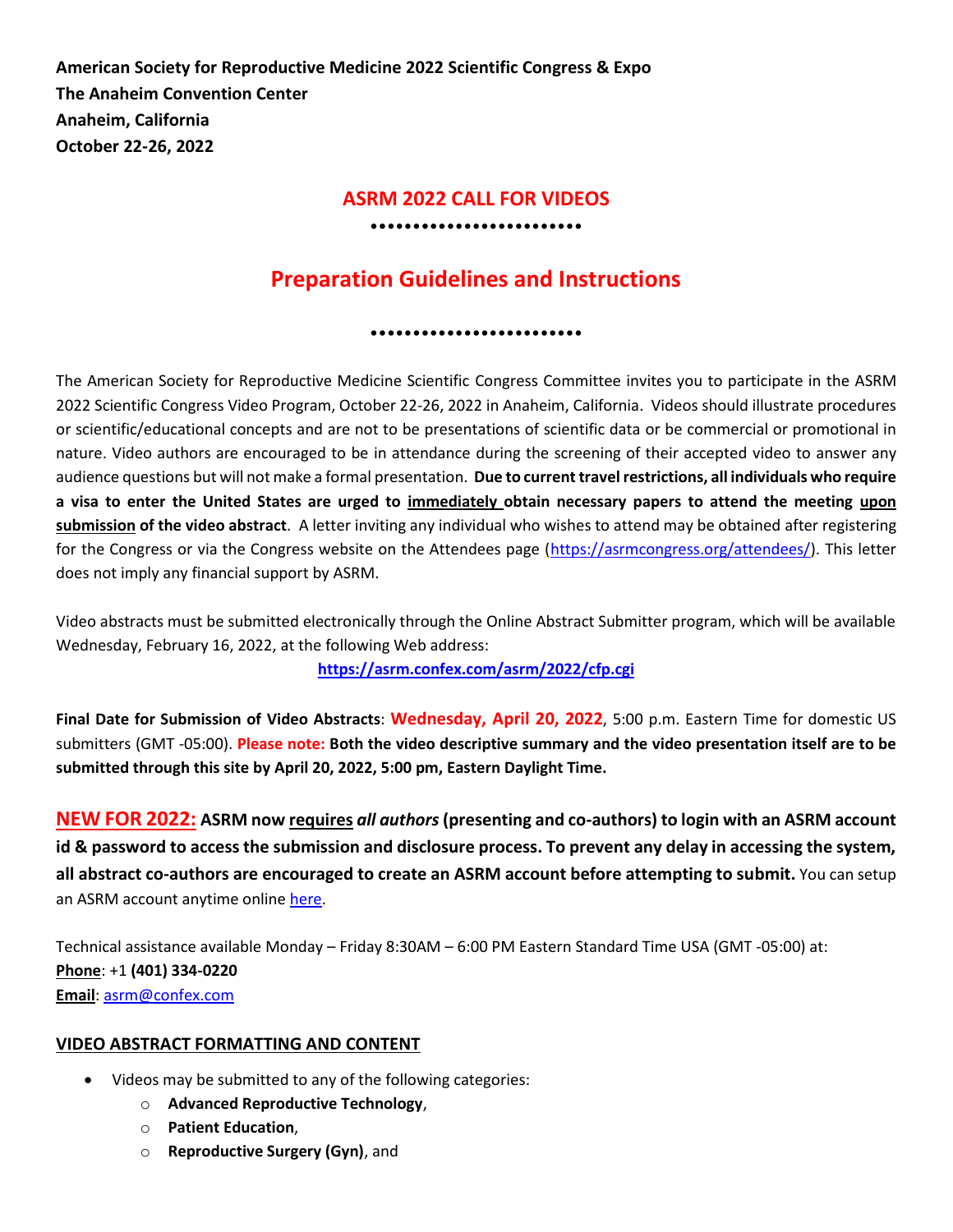# o **Urology**.

The "Patent Education" category is intended for educational or demonstration videos directed to an audience of patients in an aspect of reproductive medicine.

- All abstracts and video summaries must be submitted electronically via the abstract/video submission site. Fax, email, and postal submissions will not be accepted.
- All videos are to be submitted in English.
- Submission of an abstract for consideration for presentation implies that the presenting author & associated coauthors have legal and ethical rights to submit and present this work. Plagiarism and submitting work that an author has no rights to, will result in an investigation and penalty.
- **Abstracts submitted to ASRM (text and video) must contain original work**, not published, submitted for presentation at a meeting of another national or international scientific organization, or submitted for publication at the time of this submission.
- Videos regarding human reproductive cloning will not be considered or accepted.
- Videos may not be commercial or promotional in nature.
- **Videos previously submitted in the past to ASRM, whether accepted or rejected, cannot be submitted again.**
- Videos must not exceed a total of **8 minutes** in length. Videos over 8 minutes in length will not be considered for presentation nor awards.
- **Acceptable video formats**: Videos submitted must be either Windows Media Player (.wmv files, version 7 through 9), QuickTime (.mov files, QT version 6 or 7), or MPEG-4 (.mpg4 files). Videotapes will not be accepted.
- **Recommended settings for video production:** Resolution 640x480 or 800x600. Recommended bit rate is 500k to 1000k (1 Mbps). This is the DVD quality on most programs. Do not use high definition (HD) settings for creation. Maximum file size for upload is 1GB.

# **DESCRIPTIVE SUMMARY**

- **Submit a brief descriptive summary** electronically at <https://asrm.confex.com/asrm/2022/cfp.cgi> by Wednesday, April 20, 2022, 5:00 pm, Eastern Daylight Time. (No technical support will be provided after 6:00 pm EDT.)
- Your abstract may have a maximum of 2,700 characters (NOT including spaces; required headers are included in the total characters).
	- o Do not include title, authors, or affiliating institution within the abstract text.
	- $\circ$  Figures, tables, pictures or image files, and/or graphics are not permitted and will be deleted.
	- o Titles are limited to 200 characters.
	- $\circ$  Special and scientific characters may be included. Format the abstract into three (3) sections.
- Your abstract must be submitted using the required section headings below. Section headings must be in upper case and followed by a colon:
	- o **OBJECTIVE**: An introductory sentence indicating the objective and purpose of the study.
	- o **METHODOLOGY**: A description of the experimental procedures including applicable statistical evaluation.
	- o **CONCLUSIONS**: A statement of the study's conclusions.
	- o **IMPACT STATEMENT**: A statement defining the study's impact, significance, or relevance to the field.

# **AUTHORS**

• **ASRM now requires** *all authors* **(presenting and co-authors) to login with an ASRM account id & password to access the submission and disclosure process. To prevent any delay in accessing the**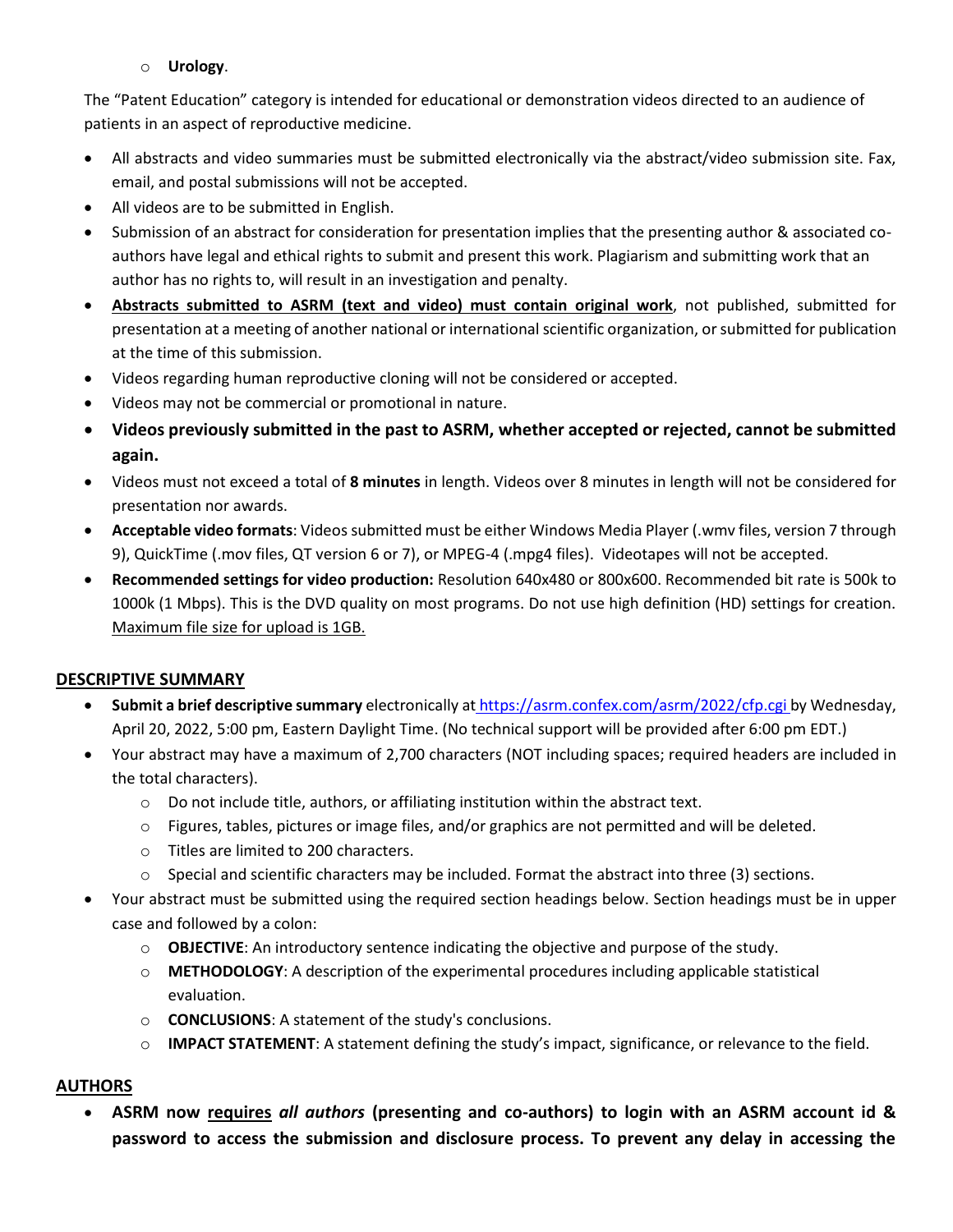**system, all abstract co-authors are encouraged to create an ASRM account before attempting to**  submit. You can setup an ASRM account anytime onlin[e here.](https://store.asrm.org/Register-Customer?returnurl=https%3a%2f%2fstore.asrm.org%2fMy-ASRM%2fLogin)

- When creating an abstract, **list the presenting author first**. Search and add each author using their first name, last name, or email address. If you are not able to find an author using the search feature, please click the provided link to enter a new author. New authors' first name, last name, degree, and email should be entered. The authors' names will be printed in the program exactly as submitted (so take care to capitalize correctly). The co-authors are responsible for inputting their affiliation information and correcting any issues with their name or degree(s). Please use the same author information for every abstract on which an author appears. Your abstract will not be submitted nor be reviewed if all co-authors fail to complete their disclosure. All author names should be included at the time of submission. **ASRM is not responsible for missing or excluded names that the submitting author leaves off during the submission process**. All author names will be printed in the Abstract Supplement exactly how they are input into the system by the submitting author. No changes will be made to the content of the abstract once abstract submission closes on April 20, 2022, including addition or removal of author names.
- A separate disclosure of commercial and financial relationships must be completed for each individual author through the Online Abstract Submitter program. Include each authors' first name, initial, last name, degree(s), and email address on their disclosure page. An author on multiple abstracts (including oral and poster) need only complete one disclosure.
- If any of the authors of a video fails to provide complete disclosure information, the video will be withdrawn from the program.
- Author names cannot be added after the submission period is over (April 28, 2022).

**\*\*\*ASRM is not responsible for missing or excluded names or content that the submitting author leaves off during the submission process.**

#### **SUBMISSION REQUIREMENTS**

- Scientific data may be presented as a scientific abstract (oral or poster) and the corresponding methodology as a video; however, the two presentations cannot be identical and will be reviewed for duplication. If you wish to submit the data in both formats, in the online application check "A scientific abstract was also submitted for consideration as a separate oral or poster presentation. If accepted, the two presentations will not be identical."
- Acceptance for presentation of a video automatically conveys permission to ASRM for inclusion of the video in the Society's online library and a copy to be stored in the Society's in-house library in the Administrative Office.
- Selection decisions by the Committee are final. No changes can be made to the title, authors, or body of the video after submission. No changes can be made as to the date and time of scheduled presentation. Selected videos will be shown at the meeting in their original format as submitted for review.

# **AWARDS**

• The Committee will select an overall first prize award video (\$1,000.00), a second-place video (\$500.00), and a third-place video (\$500.00). Individual category recognition may be identified by a certificate. To be considered for an award, one author must be a member in good standing of the ASRM at the time of submission.

#### **ABSTRACT EMBARGO AND PUBLICATION**

• **ABSTRACT EMBARGO: ASRM asks that authors maintain an embargo on information in the abstracts, along with any additional information that will be presented at the Congress, until the day and time scheduled for presentation at the Congress**. Abstracts that are included in ASRM's press releases for the Scientific Congress are